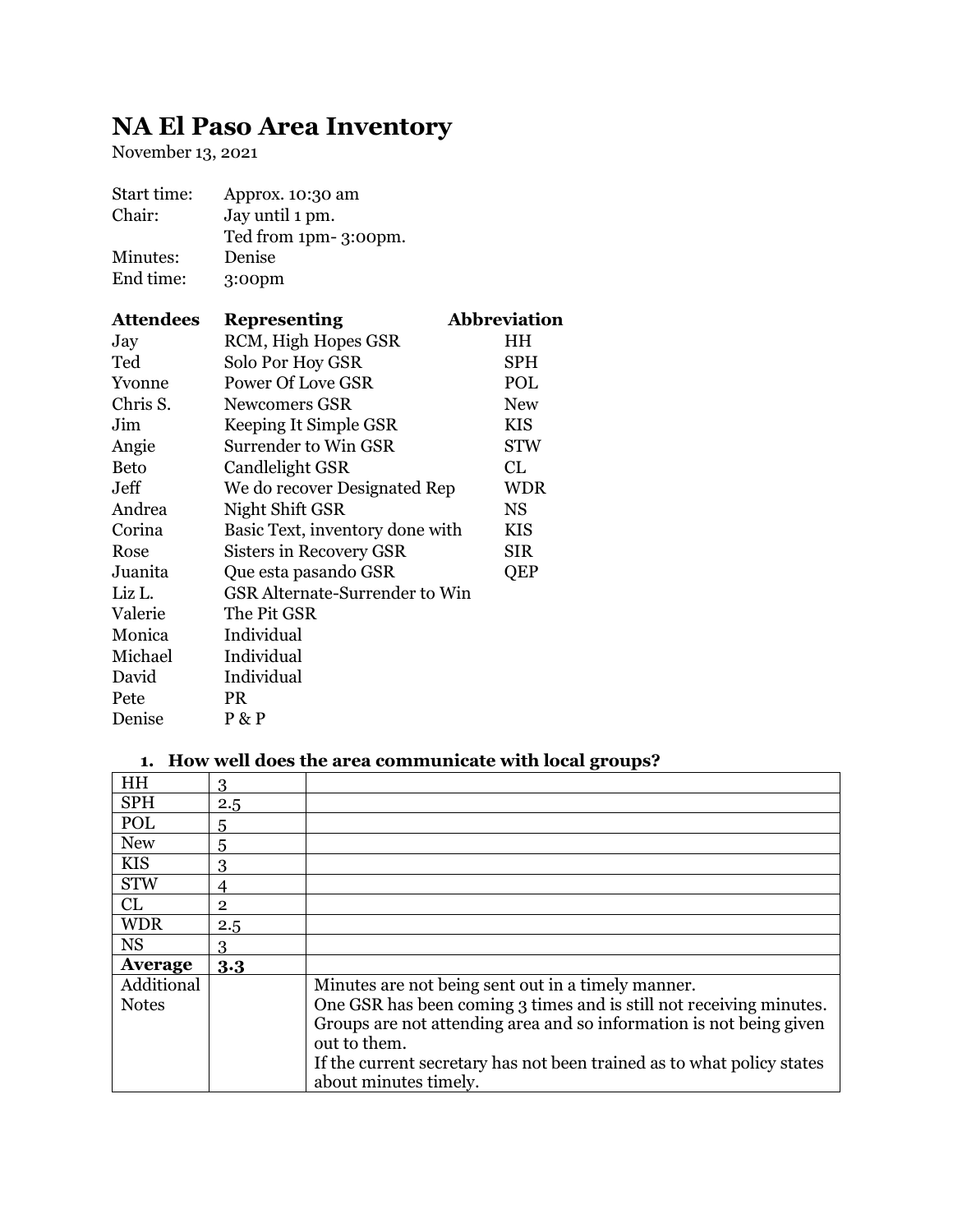| HH             | 3   |                                                                    |
|----------------|-----|--------------------------------------------------------------------|
| <b>SPH</b>     | 3   |                                                                    |
| POL            | 3   | New groups could be better supported                               |
| <b>New</b>     | 4   |                                                                    |
| <b>KIS</b>     | 2   | Groups don't make area announcements at their meetings.            |
| <b>STW</b>     | 3   |                                                                    |
| CL             | 4   |                                                                    |
| <b>WDR</b>     | 3   |                                                                    |
| <b>NS</b>      | 3   |                                                                    |
| <b>Average</b> | 3.1 |                                                                    |
| Additional     |     | Jeff-During pandemic the VRC stepped up and did a good job.        |
| notes          |     | Ted-It's a 2-way street. It's hard to know what the groups need if |
|                |     | they don't communicate.                                            |
|                |     | Jay-I don't know why groups don't ask.                             |

# **2. How well does the area respond to the needs of local groups?**

#### **3. How well is the area managing its donations and area treasury?**

| HH             | 4              |                                                                          |
|----------------|----------------|--------------------------------------------------------------------------|
| <b>SPH</b>     | 4              |                                                                          |
| POL            | 5              |                                                                          |
| <b>New</b>     | 5              |                                                                          |
| <b>KIS</b>     | 3              |                                                                          |
| <b>STW</b>     | 5              |                                                                          |
| CL             | 5              |                                                                          |
| <b>WDR</b>     | 5              | Last 2 treasurers have done a great job with being accountable.          |
| <b>NS</b>      | $\overline{4}$ | P and P has done well to create forms to keep committees<br>accountable. |
| <b>Average</b> | 4.4            |                                                                          |

#### **4. How effectively does the area demonstrate responsibility and accountability?**

|            | $\checkmark$   |                                                                      |
|------------|----------------|----------------------------------------------------------------------|
| HH         |                |                                                                      |
| <b>SPH</b> | 3              |                                                                      |
| POL        | $\overline{2}$ | People voted in positions that are not consistent in attendance.     |
| <b>New</b> | 5              |                                                                      |
| <b>KIS</b> | $\overline{2}$ | Same as POL                                                          |
| <b>STW</b> | 3              |                                                                      |
| CL         | 3              |                                                                      |
| <b>WDR</b> | 4              | Can see the point of the other groups, but we've have continuity and |
|            |                | were careful with rotation.                                          |
| <b>NS</b>  | N <sub>0</sub> |                                                                      |
|            | Comment        |                                                                      |
| AVG        | 3.25           |                                                                      |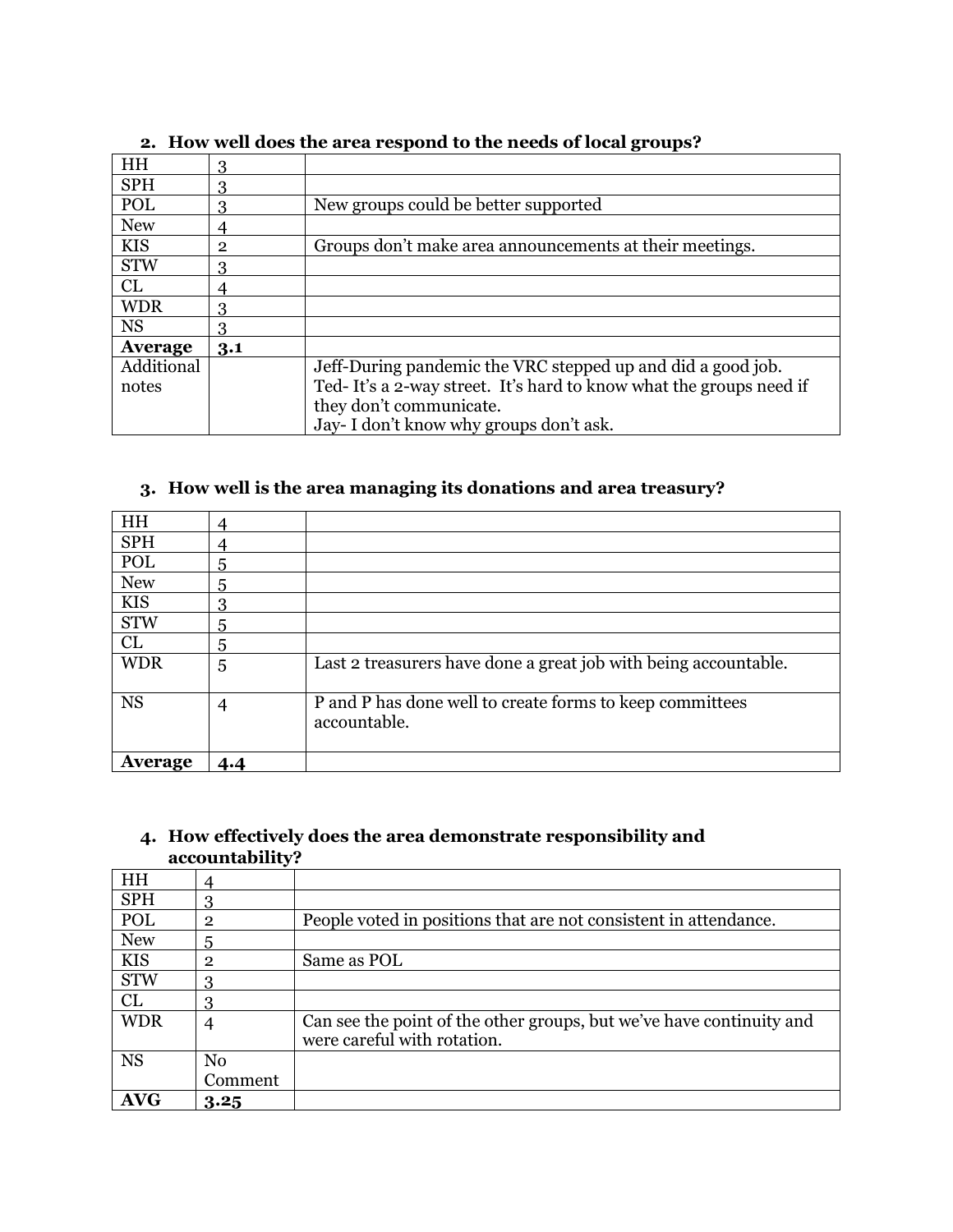| HH             | 3.5            |                                                                          |
|----------------|----------------|--------------------------------------------------------------------------|
| <b>SPH</b>     | $\overline{2}$ | Learning days, no one comes. Alternates not being trained by             |
|                |                | position.                                                                |
| POL            | $\mathbf{1}$   | Same                                                                     |
| <b>New</b>     | 3              | COVID messed things up and newcomers are not aware of how to             |
|                |                | serve.                                                                   |
| <b>KIS</b>     | $\overline{2}$ | alternate positions are not filled                                       |
| <b>STW</b>     | $\overline{2}$ | same, was trained through sponsorship, not area                          |
| CL             | $\overline{2}$ | it's a let down to watch positions fail, but individuals need to ask for |
|                |                | help also.                                                               |
|                |                |                                                                          |
| <b>WDR</b>     | $\overline{2}$ | several newer members and have taken positions and have left their       |
|                |                | terms, but we have a home group problem. People are not                  |
|                |                | committing to home group.                                                |
|                |                |                                                                          |
| <b>NS</b>      | $\overline{2}$ | positions are overwhelming especially for newcomers. Very few            |
|                |                | people willing to serve as home group members because ASC is             |
|                |                | portrayed in a negative light. We need to change the language and        |
|                |                | sell service to people.                                                  |
| <b>Average</b> | 2.2            |                                                                          |
|                |                | Liz-Are we coming up with solutions to these issues?                     |
|                |                | Denise-We should go through each question and then circle back at        |
|                |                | the end to the questions with the lowest rankings.                       |

# **5. How fully does the area train service positions?**

### **6. How well does the ASC foster an atmosphere of courtesy and mutual respect?**

| HH         | 3.5            |                                                                       |
|------------|----------------|-----------------------------------------------------------------------|
| <b>SPH</b> | $\overline{2}$ | We'll go for months with a great job and then personalities conflict. |
| POL        | $\mathbf{2}$   | Heteronormative language is used is offensive to LGBT members.        |
| <b>New</b> | 3              | Better application of principles over personalities.                  |
| <b>KIS</b> | $\overline{2}$ |                                                                       |
| <b>STW</b> | $\overline{2}$ | Same as other groups                                                  |
| CL         | $\overline{4}$ | Policy and procedures share session has helped in this area.          |
|            |                |                                                                       |
| <b>WDR</b> | 3.5            | Has improved a lot. But home group needs help in this area.           |
| <b>NS</b>  | 3              | Chair should be a little more assertive at maintaining decorum.       |
|            |                | Make this aware to person filling this position. A firm hand. Also be |
|            |                | mindful of personalities filling positions. Are they capable of       |
|            |                | fulfilling this position?                                             |
| Avg        | 2.8            |                                                                       |
| Additional |                | Corina-At this level, it should always be principles before           |
| notes      |                | personalities. Votes are done based on personal feelings. We          |
|            |                | should support those willing to serve and truly teach them how to be  |
|            |                | of service.                                                           |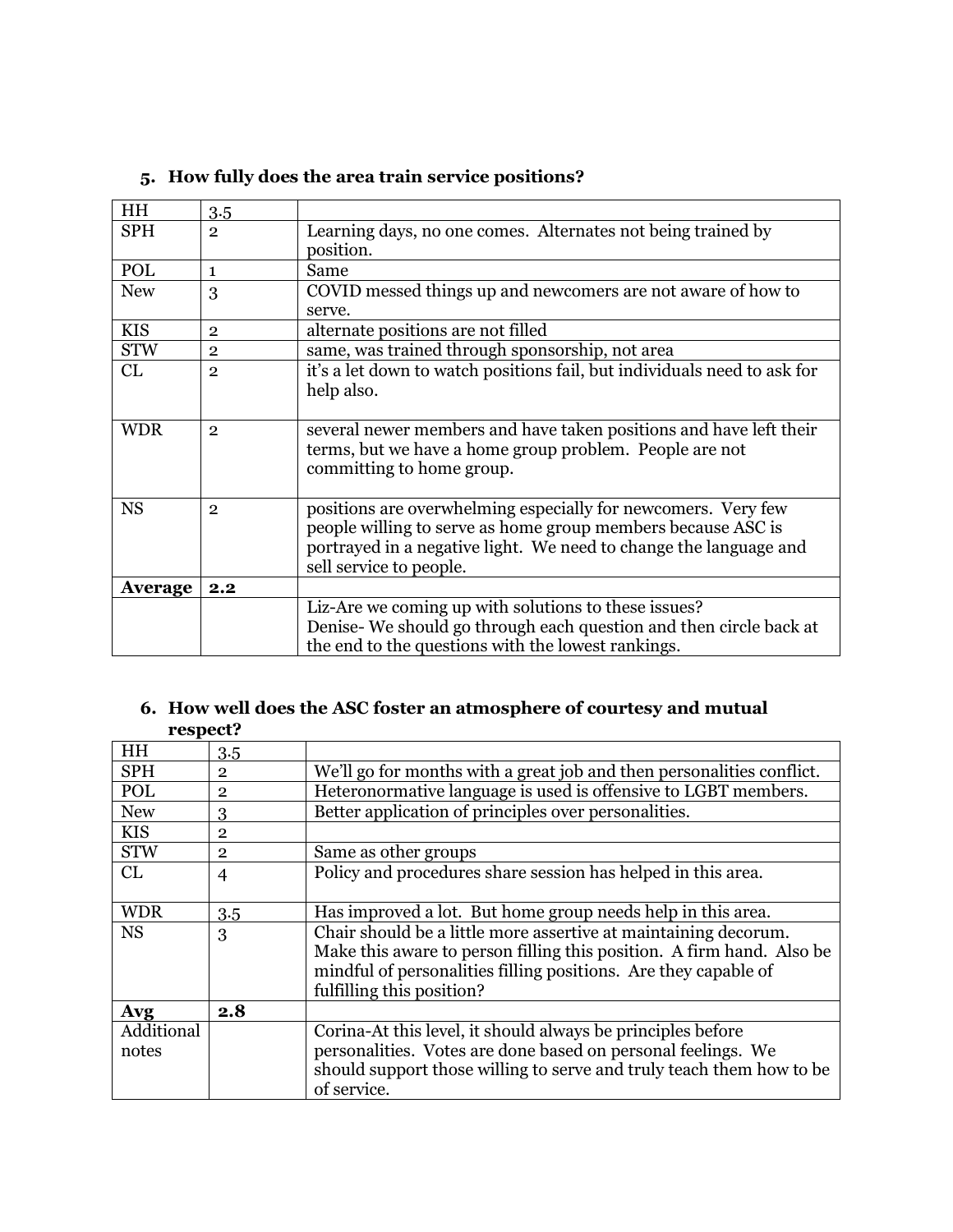| <b>HH</b>  | 3.5 |                                                                                                    |
|------------|-----|----------------------------------------------------------------------------------------------------|
| <b>SPH</b> | 3   |                                                                                                    |
| POL        | 4   |                                                                                                    |
| <b>New</b> | 4   |                                                                                                    |
| <b>KIS</b> | 1   | Lack of communication. ASC doesn't attend every group. We need<br>something tangible.              |
| <b>STW</b> | 5   | There is always opportunities it depends on the group to take the<br>opportunity.                  |
| CL         | 5   |                                                                                                    |
| <b>WDR</b> | 4   | Area is doing a good job. Placards during PR, well supported by area.                              |
| <b>NS</b>  | 4   | Some of us feel comfortable enough to come into area and ask for<br>help.                          |
| <b>SIR</b> | 4   | Everyone is doing the best they can.                                                               |
| Average    | 3.8 |                                                                                                    |
| Monica     |     | 5-ASC has done great with the sharing session. Any individual can<br>come in and share their mind. |

#### **7. How completely does the area provide opportunities for communication about committee concerns to the local members and groups?**

# **8. How well is a sense of unity shown within the ASC body.**

| <b>HH</b>      | 3              |                                                                       |
|----------------|----------------|-----------------------------------------------------------------------|
| <b>SPH</b>     | $\overline{2}$ | Because we think this goes hand in hand with $#5$                     |
| POL            | 3              |                                                                       |
| <b>New</b>     | 3              | Its going to take time after covid                                    |
| <b>KIS</b>     | $\mathbf{2}$   |                                                                       |
| <b>STW</b>     | $\overline{2}$ | Goes with $#5$ and $#6$ . Principles over personalities.              |
| CL             | 3              |                                                                       |
| <b>WDR</b>     | 4              | Based on VRC did a great job during the pandemic and successful       |
|                |                | <b>Texas State Convention.</b>                                        |
| <b>NS</b>      | $\overline{4}$ | Based on last couple of ASC meetings.                                 |
| <b>SIR</b>     | $\overline{4}$ |                                                                       |
| <b>Average</b> | 3              |                                                                       |
| Liz            |                | There is always going to be a personality, but this gives us an       |
|                |                | opportunity to practice spiritual principles. During the pandemic, we |
|                |                | did an amazing job at coming together.                                |
| Jay            |                | There is not enough communication between region and area in          |
|                |                | order to have the examples necessary. Or even World                   |
| Corina         |                | Groups are the main base and we need to pass that up to region and    |
|                |                | world.                                                                |
| Liz            |                | Exactly what we are doing. The groups are taking Area's inventory.    |
| Jay            |                | Upper level could reach out or set an example. It's mutual.           |
| Liz            |                | Maybe we need a GSR inventory and have an assembly.                   |
| Jay            |                | World has opened up and made themselves available to the groups.      |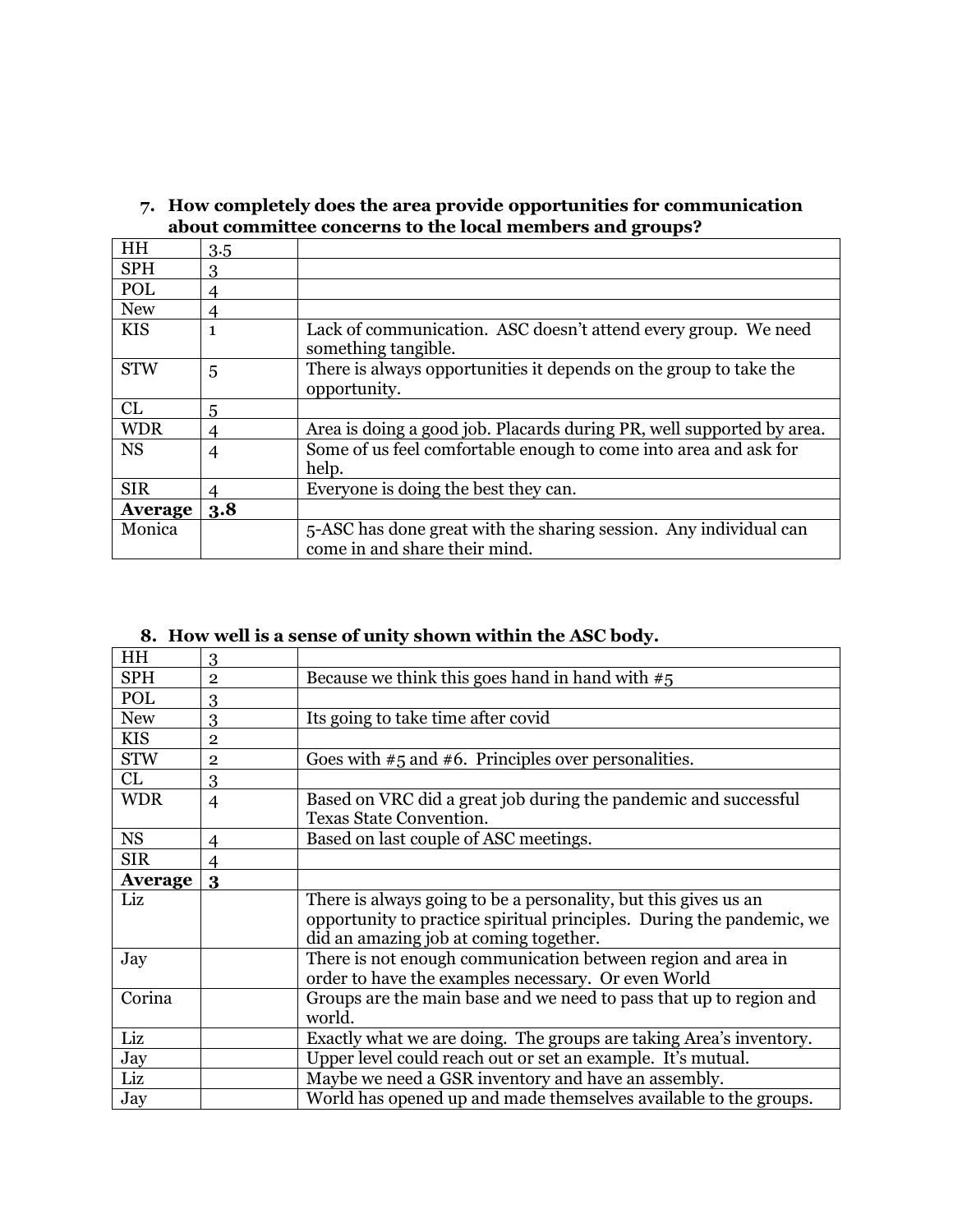| <b>HH</b>  | 3.5                     |                                                                                                                                  |
|------------|-------------------------|----------------------------------------------------------------------------------------------------------------------------------|
| <b>SPH</b> | 3                       |                                                                                                                                  |
| POL        | 3                       |                                                                                                                                  |
| <b>New</b> | 5                       |                                                                                                                                  |
| <b>KIS</b> | $\overline{\mathbf{2}}$ | Group that stayed opened during the pandemic.                                                                                    |
| <b>STW</b> | 5                       | Especially during the pandemic                                                                                                   |
| CL         | $\overline{2}$          |                                                                                                                                  |
| <b>WDR</b> | $\overline{4}$          | Individual pride at groups. Watching the groups hustle to open after<br>the pandemic shows how important their group is to them. |
| <b>NS</b>  | 5                       | Coming back from pandemic was awkward but is getting better.                                                                     |
| <b>SIR</b> | $\overline{4}$          | Unity is shown by the contribution of groups to Area and                                                                         |
|            |                         | participation at area functions.                                                                                                 |
| <b>AVG</b> | 3.7                     |                                                                                                                                  |
| Monica     |                         | A lot of groups are not being supported. Where are the groups that                                                               |
|            |                         | are open and not attending area?                                                                                                 |
| Corina     |                         | It's better not to ask negative questions. Unity should be presented<br>individual.                                              |
| Pete       |                         | How many inactive groups?                                                                                                        |
| Monica     |                         | Vice Chair has reached out to inactive groups several times.                                                                     |
| Liz        |                         | We need to not open new groups that compete with other groups.                                                                   |
|            |                         | People get angry and decide to open up a new group. They need to                                                                 |
|            |                         | stop and talk to sponsor and examine motives.                                                                                    |
|            |                         |                                                                                                                                  |
| Jim        |                         | KIS stayed open and did not get support. People got connected with                                                               |
|            |                         | the rest of the world and forgot about the El Paso Area.                                                                         |
| Chris      |                         | People have choice now                                                                                                           |
| Jeff       |                         | This is how the world is                                                                                                         |

## **9. How positively is a sense of unity shown within local groups?**

# **10. What is the area's experience with trusted servants?**

| HH         | 4.5            | We don't practice the concepts as much as we should. I have a<br>difficulty with waiving of clean time. This has not turned out well<br>often times. You want to give people that chance but think this<br>through better. |
|------------|----------------|----------------------------------------------------------------------------------------------------------------------------------------------------------------------------------------------------------------------------|
| <b>SPH</b> | 3              |                                                                                                                                                                                                                            |
| POL        | $\mathbf{2}$   | Went back to $#4$ , there are times where people are voting in that are<br>not responsible.                                                                                                                                |
| <b>New</b> | 5              |                                                                                                                                                                                                                            |
| <b>KIS</b> | 3              |                                                                                                                                                                                                                            |
| <b>STW</b> |                | Refer back to area, not a group answer.                                                                                                                                                                                    |
| CL         | $\overline{2}$ | Some positions are not being filled out according to concept 4 and 5.                                                                                                                                                      |
| <b>WDR</b> | 4.5            | Have done better in filling positions and alternates. Area body is                                                                                                                                                         |
|            |                | being kept at operating pace.                                                                                                                                                                                              |
| <b>NS</b>  | $\overline{2}$ | Question $#5$ and training.                                                                                                                                                                                                |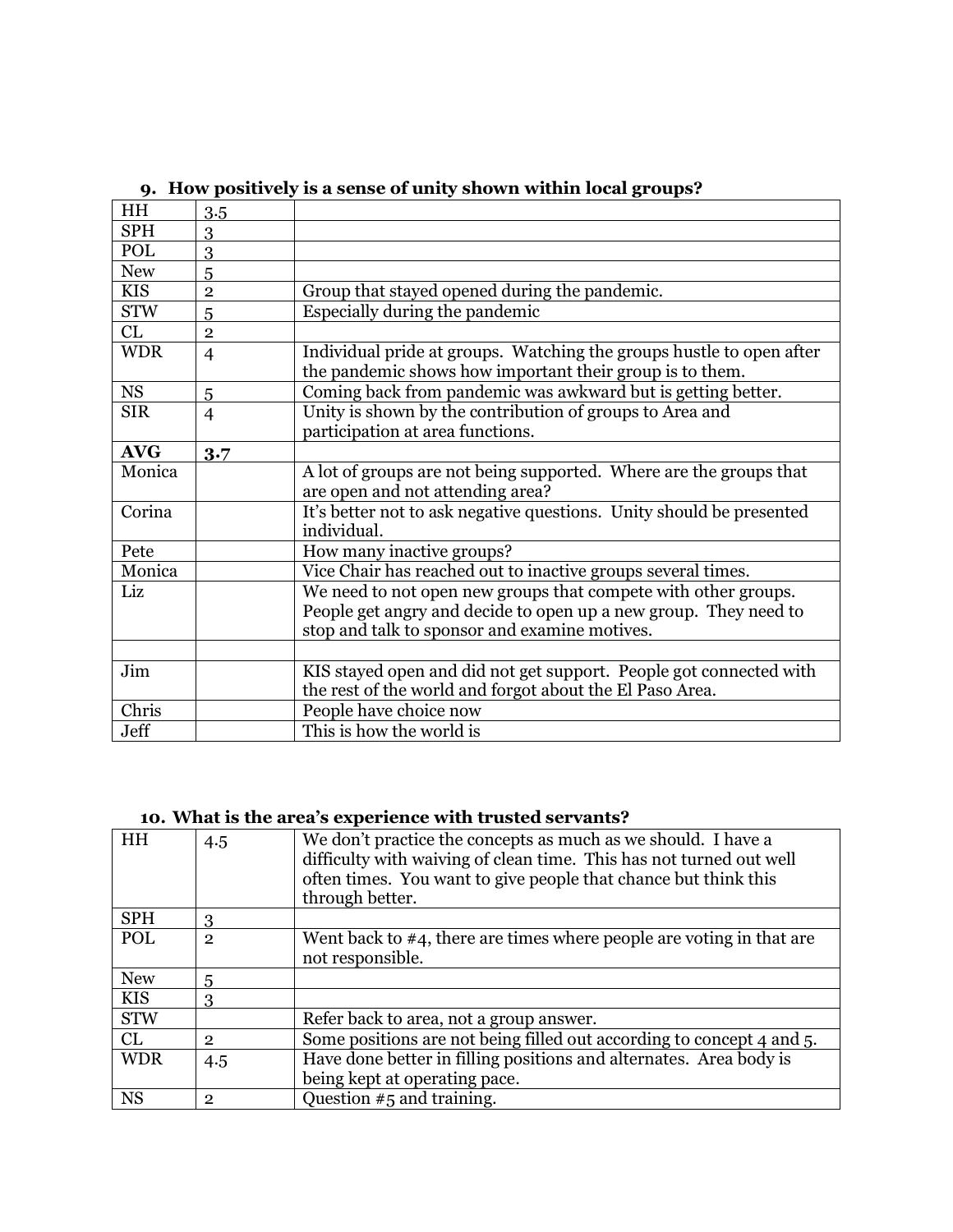| <b>SIR</b> |          |                                                                    |
|------------|----------|--------------------------------------------------------------------|
| <b>QEP</b> |          | Positions are filled along with alternates. We are doing better at |
|            |          | encouraging people and making it more attractive.                  |
| <b>AVG</b> | $3 - 33$ |                                                                    |

#### **11. How well has the area fostered the willingness of the local fellowship to volunteer for service position?**

| HH          | 3              |                                                                          |
|-------------|----------------|--------------------------------------------------------------------------|
| <b>SPH</b>  | 3              |                                                                          |
| POL         | $\overline{2}$ |                                                                          |
| <b>New</b>  | 3              |                                                                          |
| <b>KIS</b>  | $\overline{2}$ |                                                                          |
| <b>STW</b>  | 3              |                                                                          |
| CL          | $\overline{2}$ |                                                                          |
| <b>WDR</b>  | $\overline{2}$ | Starts with sponsorship.                                                 |
| <b>NS</b>   | $\mathbf{1}$   | Attitudes behaviors and conversations about service at area. Rolling     |
|             |                | eyes, etc.                                                               |
| <b>SIR</b>  |                |                                                                          |
| QEP         | 3              |                                                                          |
| <b>AVG</b>  | 2.2            |                                                                          |
| Liz         |                | How do you foster willingness? You encourage with spiritual              |
|             |                | principles. Send out personal letter, for example. How are we talking    |
|             |                | about Area? Change the perspective. It's not a job. It's a service.      |
|             |                |                                                                          |
|             |                | It's real dangerous to promote. This is a program of attraction rather   |
|             |                | than promotion.                                                          |
|             |                |                                                                          |
|             |                | If 9 people say the best fellowship in the world, but 1 person says area |
|             |                | sucks, the disease listens to the 1 negative comment.                    |
| Corina      |                | Through service that we learn spiritual principle application. We        |
|             |                | need to love people who are willing to serve.                            |
| Monica      |                | It's starts in group service. Make service attractive in the home group  |
|             |                | so that service trickles up.                                             |
| Jay         |                | How can we make service at area attractive? But we also don't want       |
|             |                | to push people who aren't ready into service. This has been harmful      |
|             |                | to some.                                                                 |
|             |                |                                                                          |
|             |                | Encourage people who are ready and willing to be in position.            |
| Andrea      |                | My sponsor taught me to do service in my home group. We should           |
|             |                | give newcomers opportunities to be excited about serving. Everyone       |
|             |                | who attends needs to be involved                                         |
| <b>Beto</b> |                | When I came in, I heard a lot of negative things from area. It was not   |
|             |                | attractive at all.                                                       |
| Chris       |                | It starts with the committee chair's personality. Sponsor's need to      |
|             |                | teach sponsees through simplicity. Tell them to show up to meetings      |
|             |                | early and stay late, then go from there.                                 |
| Rose        |                | It would help if we would stop jumping in to vote new people into        |
|             |                | open service positions. We need to do better at announcing these and     |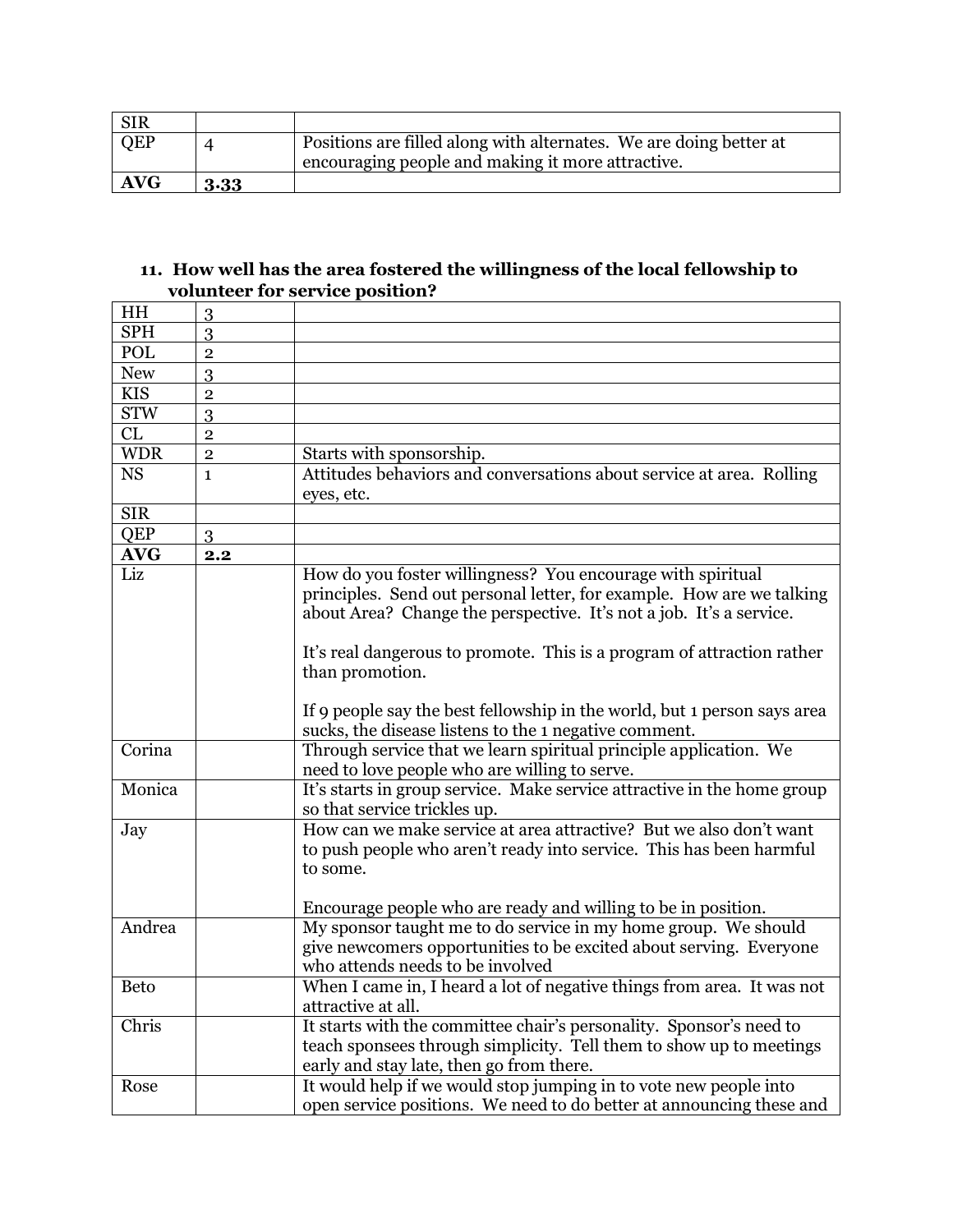|      | giving it enough time to get willing and capable people. I encourage<br>that we look at ourselves and our behaviors.                                                                                          |
|------|---------------------------------------------------------------------------------------------------------------------------------------------------------------------------------------------------------------|
| Pete | People talk about area as if its politics. But service here comes from a<br>place of gratitude for the program. There's a tremendous power to<br>sponsor someone into service. We need to show it by example. |

#### **12. How well does the Area practice continuity and rotation?**

| HH          | 3.5            | It happens but some areas of weakness with committees |
|-------------|----------------|-------------------------------------------------------|
| SPH         | $\overline{2}$ |                                                       |
| POL         | 4              |                                                       |
| <b>New</b>  | 4              |                                                       |
| <b>KIS</b>  | 3              |                                                       |
| <b>STW</b>  |                |                                                       |
| CL          | 3              |                                                       |
| <b>WDR</b>  | 3.5            | It's been improving.                                  |
| $_{\rm NS}$ | $\overline{2}$ |                                                       |
| <b>SIR</b>  |                |                                                       |
| <b>QEP</b>  | 3              |                                                       |
| <b>AVG</b>  | 3.2            |                                                       |

### **13. How well does the area function in maintaining a full complement of trusted servants with no open commitments?**

| HH         | 3              |                         |
|------------|----------------|-------------------------|
| <b>SPH</b> | $\overline{2}$ | We have open positions  |
| POL        | 4              |                         |
| <b>New</b> | 4              |                         |
| <b>KIS</b> | $\overline{2}$ |                         |
| <b>STW</b> | $\overline{2}$ |                         |
| CL         | 3              |                         |
| <b>WDR</b> | 3              | Home group is 2, Area 4 |
| <b>NS</b>  | 3              |                         |
| <b>SIR</b> |                |                         |
| QEP        | 3              |                         |
| <b>AVG</b> | 2.9            |                         |

#### **14. How fully does the area create an environment where the conscience of the body guides the decisions and direction of the area?**

| HH         | ື |  |
|------------|---|--|
| SPH        |   |  |
| POL        |   |  |
| <b>New</b> |   |  |
| <b>KIS</b> |   |  |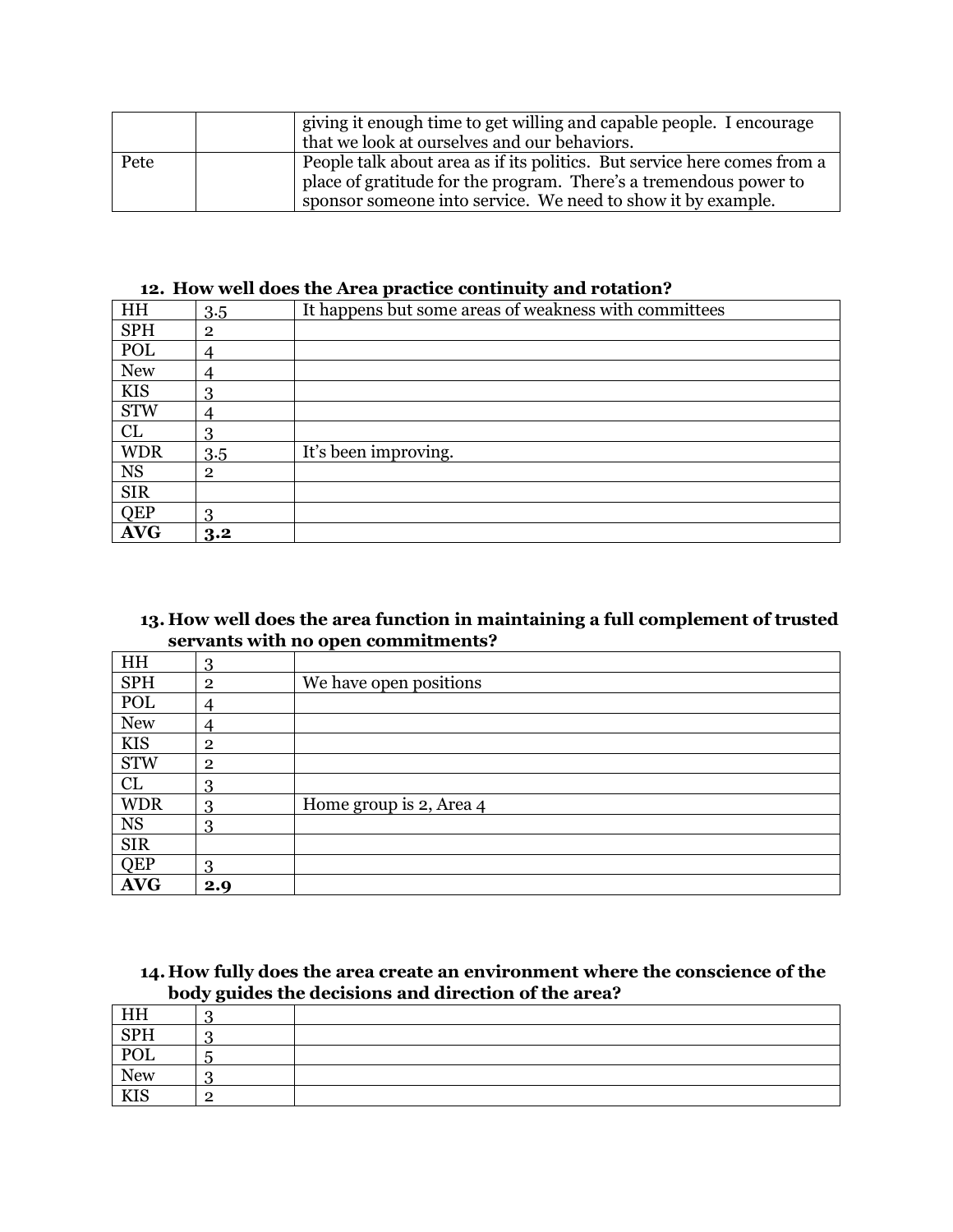| <b>STW</b> | $\overline{2}$ |                                                                                                                                                                                                               |
|------------|----------------|---------------------------------------------------------------------------------------------------------------------------------------------------------------------------------------------------------------|
| CL         |                |                                                                                                                                                                                                               |
| <b>WDR</b> | 4              |                                                                                                                                                                                                               |
| <b>NS</b>  | $\overline{2}$ | It's very personality based and I don't think we pray enough to invite<br>a higher power in. Personally I ask old-timers, but not everyone does<br>that.                                                      |
| <b>SIR</b> |                |                                                                                                                                                                                                               |
| <b>QEP</b> | 4              |                                                                                                                                                                                                               |
|            |                |                                                                                                                                                                                                               |
| <b>AVG</b> | 3.2            |                                                                                                                                                                                                               |
| Corina     |                | Since last inventory, personality based and not enough info going<br>back to the groups. People are only allowed to speak once.                                                                               |
| Liz        |                | We as a whole need education on group conscience, concept 6. Do we<br>really invite a higher power into decision?<br>Invite people who have time to share ESP on the 6 <sup>th</sup> concept to the<br>group. |

## **15. How well is the area communicating with those in the community who interact with addicts?**

| HH         |     | Active PR and H and I committee who have done well. |
|------------|-----|-----------------------------------------------------|
| <b>SPH</b> | 4   |                                                     |
| POL        | 5   |                                                     |
| <b>New</b> | 4   |                                                     |
| <b>KIS</b> | 4   |                                                     |
| <b>STW</b> | 5   |                                                     |
| CL         | 5   |                                                     |
| <b>WDR</b> | 4.5 | Based on H and I growth, getting involved with ROSC |
| <b>NS</b>  | 5   | PR and H and I are doing fantastic                  |
| <b>SIR</b> | 5   | Phone line is great too                             |
| <b>QEP</b> | 5   | PR, H and I, P and P doing great                    |
| <b>AVG</b> | 4.6 |                                                     |
| Monica     |     | PR did an amazing job during pandemic               |

# **16. How completely does the area respond to the needs of the larger community?**

| HH         |   | Zoom benefit was that we were able to reach people in other areas.    |
|------------|---|-----------------------------------------------------------------------|
|            |   | ROSC involvement has been productive.                                 |
|            |   | Regional PR chair said adversity is an opportunity. Don't accept no.  |
| <b>SPH</b> | 3 | As good as H and I and PR has been doing, there are still facilities  |
|            |   | that we are trying to get into.                                       |
| POL        |   | LGBTQ community could use more outreach                               |
| <b>New</b> |   |                                                                       |
| <b>KIS</b> | 3 | We're awesome of making it easy for already in recover to go virtual, |
|            |   | but newcomers and people without tech that didn't fare so well.       |
| <b>STW</b> |   |                                                                       |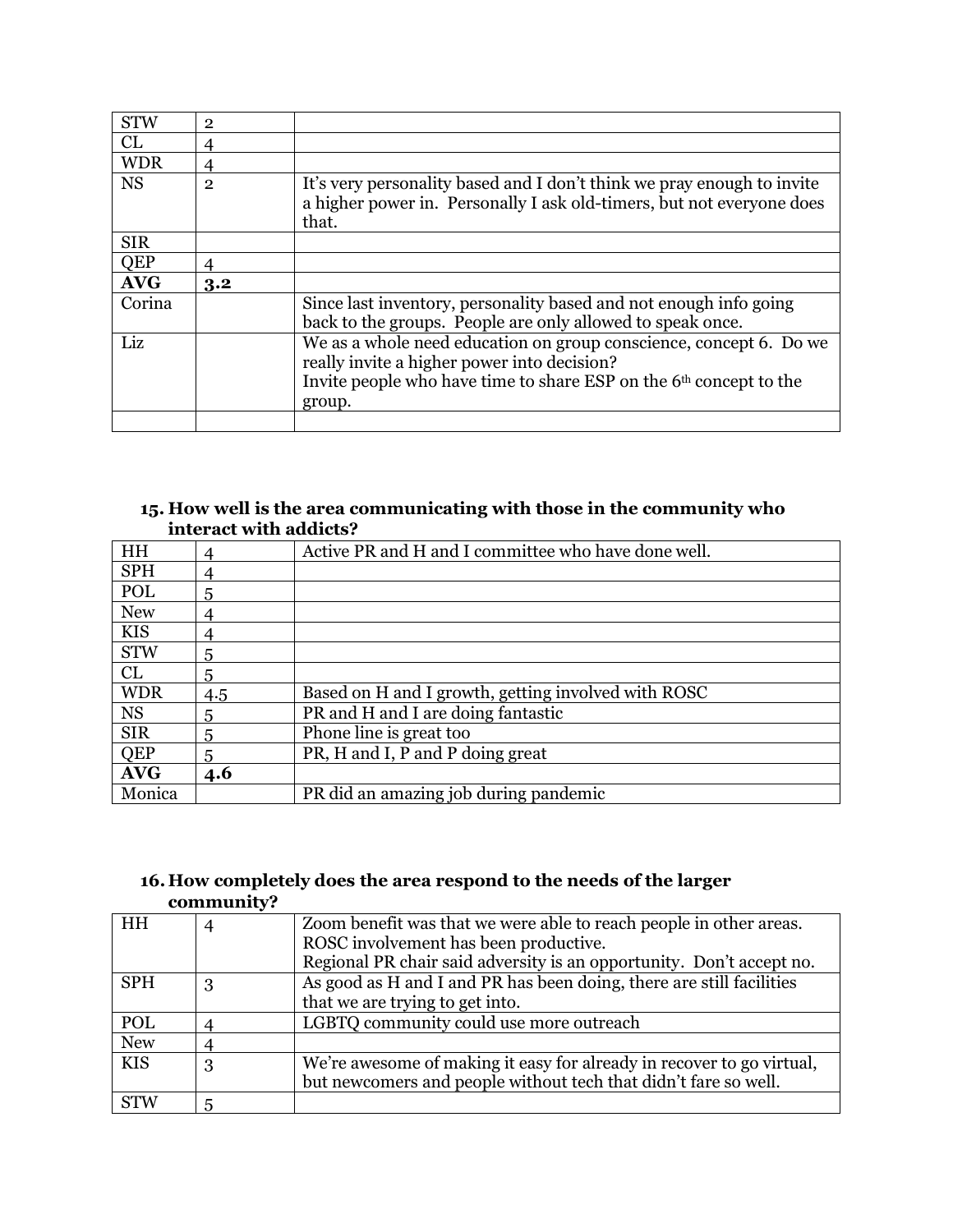| <b>CL</b>  | $\overline{2}$ | We need to expand the reach of meetings (Westside, far east, lower<br>valley).                                                                      |
|------------|----------------|-----------------------------------------------------------------------------------------------------------------------------------------------------|
| <b>WDR</b> | 3.5            | We're growing, but H and I is struggling to get into correction<br>facilities. PR is still struggling with Northeast coalition to hit that<br>area. |
| <b>NS</b>  |                |                                                                                                                                                     |
| <b>SIR</b> |                |                                                                                                                                                     |
| QEP        |                |                                                                                                                                                     |
| <b>AVG</b> | 3.8            |                                                                                                                                                     |

#### **17. How well is the area using human and financial resources to carry NA's message of recovery?**

|            | - - - - - <del>o</del> |                                                                                                         |
|------------|------------------------|---------------------------------------------------------------------------------------------------------|
| HH         | 3.5                    | For as limited we are in servants, we do a pretty good job. Financial is<br>good, but people is lacking |
|            |                        |                                                                                                         |
| <b>SPH</b> | 4                      |                                                                                                         |
| POL        | 5                      |                                                                                                         |
| <b>New</b> | 4                      |                                                                                                         |
| <b>KIS</b> | 4                      |                                                                                                         |
| <b>STW</b> | 5                      |                                                                                                         |
| CL         | 4                      | Website and placards                                                                                    |
| <b>WDR</b> | 4                      |                                                                                                         |
| <b>NS</b>  | 3                      |                                                                                                         |
| <b>SIR</b> | 5                      |                                                                                                         |
| <b>QEP</b> | 5                      |                                                                                                         |
| <b>AVG</b> | 4.2                    |                                                                                                         |
|            |                        |                                                                                                         |
|            |                        |                                                                                                         |

#### **18.How fully trained and supported are the trusted servants who interact with members of the community?**

| HH         | 3.5          | Hit or miss. Could be better. Covid interrupted the process.<br>Committee collaboration is coming together, but it needs to continue.                                                                                                                                                                                               |
|------------|--------------|-------------------------------------------------------------------------------------------------------------------------------------------------------------------------------------------------------------------------------------------------------------------------------------------------------------------------------------|
|            |              | Individuals are outreach too.                                                                                                                                                                                                                                                                                                       |
| <b>SPH</b> | 4            |                                                                                                                                                                                                                                                                                                                                     |
| POL        | 5            | For PR and H and I, but 2 in training part                                                                                                                                                                                                                                                                                          |
| <b>New</b> |              |                                                                                                                                                                                                                                                                                                                                     |
| <b>KIS</b> | $\mathbf{2}$ | Based on the hardship they were giving during the pandemic. Church<br>asked to keep the meeting open. PR and H and I have done an<br>awesome job at training. Jeff did a great job by constantly providing<br>learning days. It's up to individuals to take those opportunities. We<br>can't control individuals and what they say. |
| <b>STW</b> | 3            | Goes back to question $#5$ .                                                                                                                                                                                                                                                                                                        |
| CL         | 5            |                                                                                                                                                                                                                                                                                                                                     |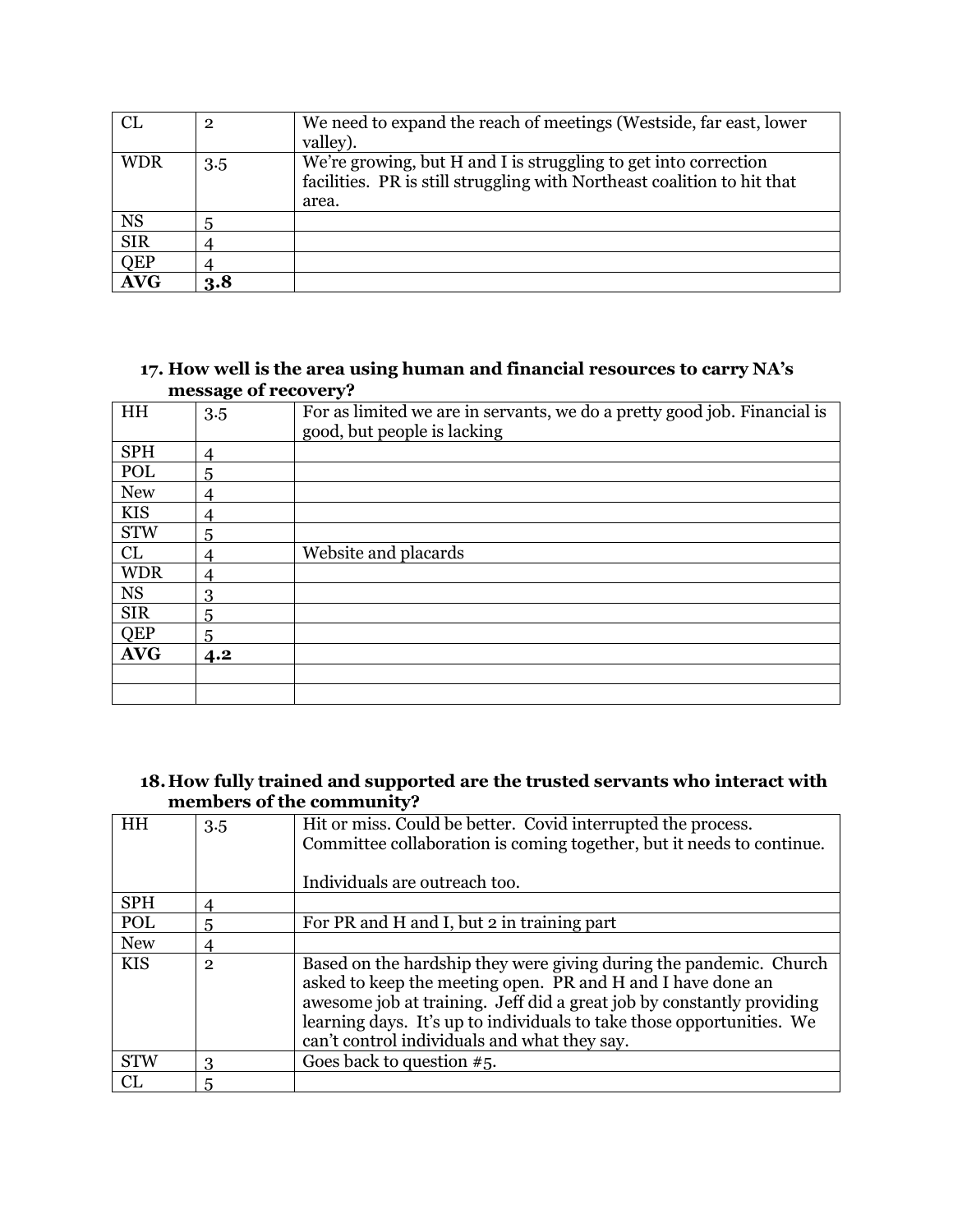| <b>WDR</b> |              | PR does a good job starting with Jay. H and I had a learning day    |
|------------|--------------|---------------------------------------------------------------------|
|            |              | online. We've been good about qualifying people.                    |
| <b>NS</b>  | $\mathbf{2}$ | Goes back to question $#5$                                          |
| <b>SIR</b> |              |                                                                     |
| QEP        |              |                                                                     |
| <b>AVG</b> | 3.7          |                                                                     |
| Monica     |              | PR trained with scenarios. H and I panel leaders are doing amazing  |
|            |              | with showing do's and don'ts. They've been loving in helping people |
|            |              | with this. Training is there, but members need to get involved.     |
| Liz        |              | We concentrate on PR and H and I, but we are also the community     |
|            |              | that needs the message. Like when we had the virtual convention, we |
|            |              | reached a larger community and it was amazing.                      |

#### **19. How well has the area built cooperative relationships with those in the larger community?**

| HH         | 3.5            | This area has a good start. Old-timers need to bring up what has<br>worked in the past and let's bring that back. |
|------------|----------------|-------------------------------------------------------------------------------------------------------------------|
| <b>SPH</b> | $\overline{4}$ | All meetings interact with the location we hold the meeting. We have                                              |
|            |                | relationships with locations that have lasted for years and years. In                                             |
|            |                | looking for a place to open our home group and the facility had heard                                             |
|            |                | of us and wanted us there.                                                                                        |
| POL        | 5              |                                                                                                                   |
| <b>New</b> |                | Reopening of the city and there will be new facilities to reach out to.                                           |
|            | 3              | We can do health fairs, like Rally for recovery.                                                                  |
| <b>KIS</b> | $\overline{4}$ | Our location found us straight out of doing time. We get people                                                   |
|            |                | wandering in. When asked to expand and we did that to the best of                                                 |
|            |                | our ability.                                                                                                      |
| <b>STW</b> | $\overline{4}$ |                                                                                                                   |
| CL         | 5              |                                                                                                                   |
| <b>WDR</b> | 4.5            | Improving. Reiterate Ted's comment about facilities and people are                                                |
|            |                | receptive to NA.                                                                                                  |
|            |                |                                                                                                                   |
| <b>NS</b>  | $\overline{4}$ |                                                                                                                   |
| <b>SIR</b> | $\overline{4}$ |                                                                                                                   |
| <b>QEP</b> | $\overline{4}$ |                                                                                                                   |
| <b>AVG</b> | 4.1            |                                                                                                                   |
| Liz        |                | People need to be open minded and teachable to what old-timers have                                               |
|            |                | to share.                                                                                                         |
|            |                |                                                                                                                   |
|            |                | We need to now broaden our circle. Expand.                                                                        |
| Corina     |                | Goes back to communicating and people should go to meetings and                                                   |
|            |                | seek out the old-timers. Not just emailing like what we've moved to.                                              |
| Pete       |                | This past year especially, Jeff has done a really good job at building                                            |
|            |                | relationships and keeping. We hope to keep this going now that we                                                 |
|            |                | have continuity. Jay suggested that Jeff make a list of contacts to pass                                          |
|            |                | onto Pete.                                                                                                        |
|            |                |                                                                                                                   |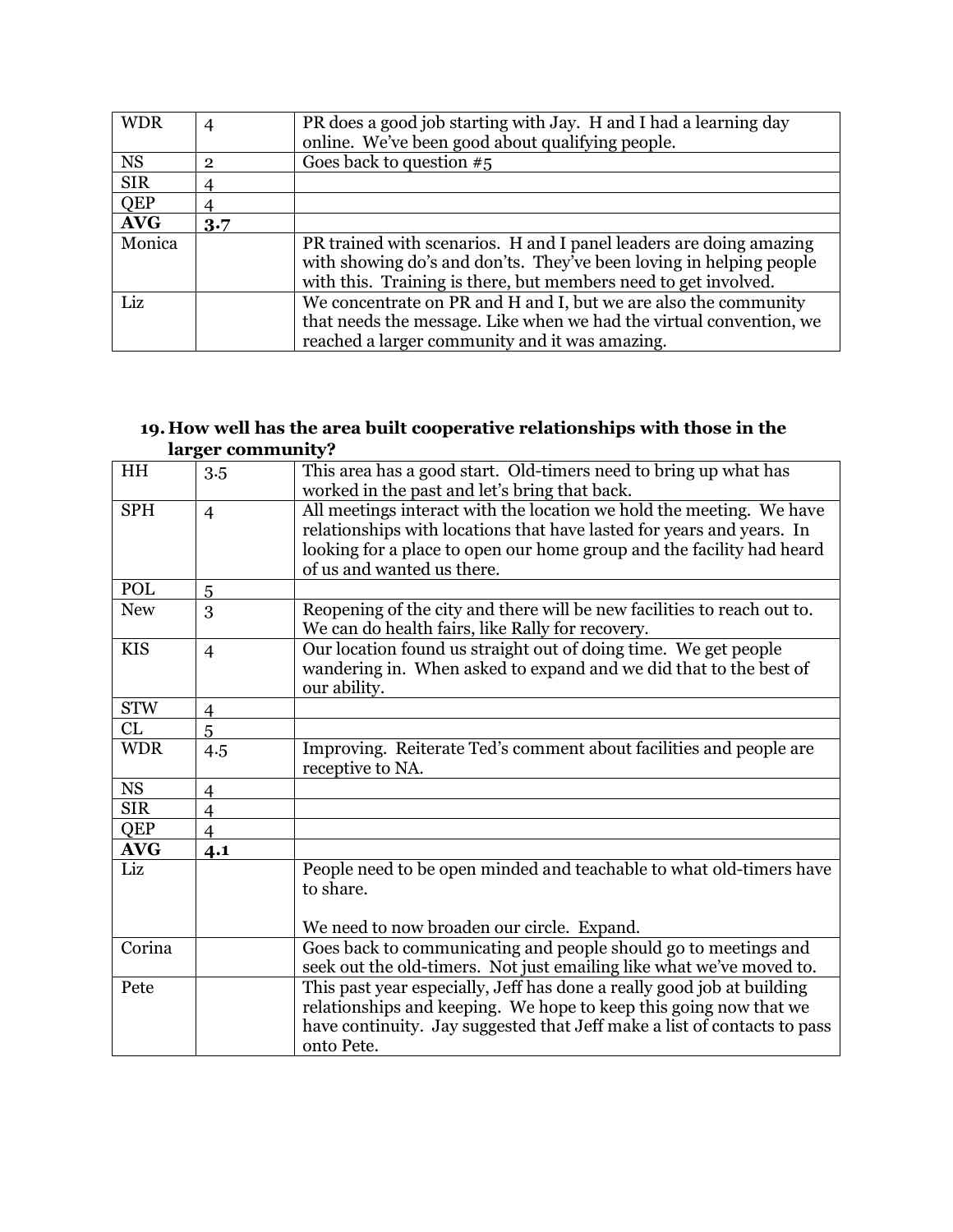| HH         |     | Still need to work on that.                    |
|------------|-----|------------------------------------------------|
| <b>SPH</b> | 5   |                                                |
| POL        | 5   | Website and bus placards                       |
| <b>New</b> |     |                                                |
| <b>KIS</b> |     | Phone line and website and PR posting in buses |
| <b>STW</b> |     | Same as above with H and I                     |
| CL         | 5   | Same                                           |
| <b>WDR</b> |     | ROSC, phone line, website                      |
| <b>NS</b>  |     |                                                |
| <b>SIR</b> | 5   |                                                |
| QEP        |     |                                                |
| <b>AVG</b> | 4.4 |                                                |
|            |     |                                                |

## **20. How easily can those in larger community reach an NA member who is in a position to respond to questions or requests?**

#### **21. How effectively does the area communicate with the region and with NA World Services?**

| HH         | 3              | Getting better, but can improve. Region gets involved with zones |
|------------|----------------|------------------------------------------------------------------|
|            |                | through webinars, one step down from World.                      |
| <b>SPH</b> | 3              | We have ASC members that are members of the Region, but I don't  |
|            |                | know about communicating with WS                                 |
|            |                |                                                                  |
| POL        | 5              | Jay has done a great job with thorough reports of Region         |
| <b>New</b> | 3              |                                                                  |
| <b>KIS</b> | $\overline{4}$ | Functions with Region, we've opened up El Paso to region.        |
|            |                | Communicating with NAWS maybe should be up to groups.            |
| <b>STW</b> | 3              |                                                                  |
| CL         | 5              | Confused. RCM, but don't know about World. That's a 1            |
| <b>WDR</b> | 3.5            | RCM is doing a great job.                                        |
| <b>NS</b>  | 5              |                                                                  |
| <b>SIR</b> |                |                                                                  |
| <b>QEP</b> | 4              |                                                                  |
| <b>AVG</b> | 3.9            |                                                                  |
| Liz        |                | Text vision to 801801, gives you a link to contribute to NAWS    |
|            |                |                                                                  |

#### **22.How well does the area respond to requests from the region and from NA World Services? How fully does the area share its needs and concerns with the region and NAWS?**

| HH | Basic start. Biggest need is that all the positions at Region have been |
|----|-------------------------------------------------------------------------|
|    | opened for the past year.                                               |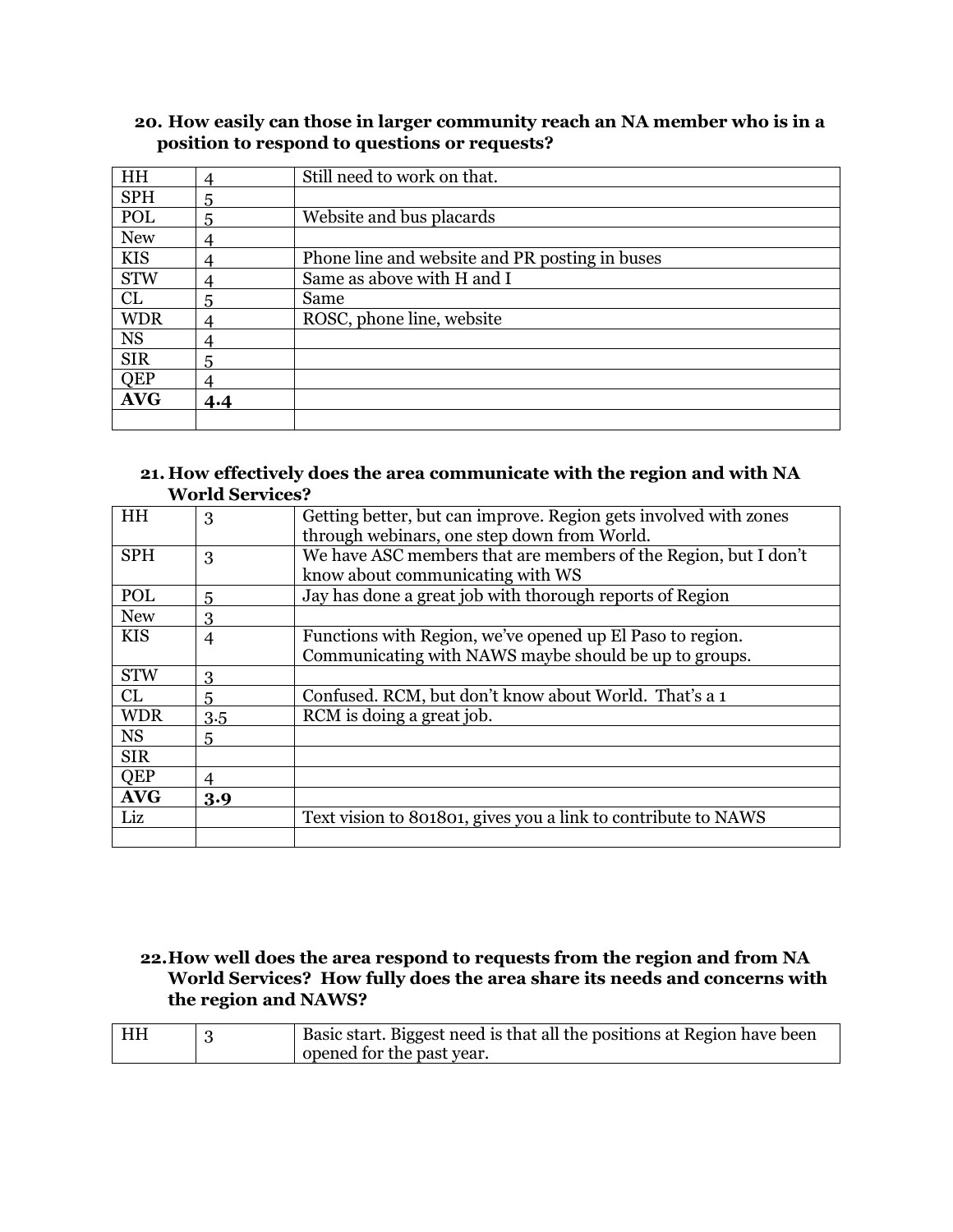|            |     | As RCM, when I finish my report, people don't ask me to pass any      |
|------------|-----|-----------------------------------------------------------------------|
|            |     | info on to the region. Also, NAWS can always be contacted, doesn't    |
|            |     | have to be done through Region.                                       |
| <b>SPH</b> | 3   |                                                                       |
| POL        | 4   |                                                                       |
| <b>New</b> | 4   |                                                                       |
| <b>KIS</b> | 3   |                                                                       |
| <b>STW</b> | 3   |                                                                       |
| CL         | 5   | For Region 1 for World                                                |
| <b>WDR</b> | 4   | Helped with virtual convention and other events                       |
| <b>NS</b>  | 5   |                                                                       |
| <b>SIR</b> | 5   |                                                                       |
| QEP        | 3   | Region and Area is good, but World level, we don't know what's        |
|            |     | happening.                                                            |
| <b>AVG</b> | 3.8 |                                                                       |
| Liz        |     | The CAR is coming up and our Regional Delegates can be utilized to    |
|            |     | pass this onto the next conference agenda. We can bring it up to them |
|            |     | to see if there is a better way to communicate with World.            |

|            |                | abes the area for wards funds to the region and/or further                                                                                                                                                                                                                                                   |
|------------|----------------|--------------------------------------------------------------------------------------------------------------------------------------------------------------------------------------------------------------------------------------------------------------------------------------------------------------|
| HH         | 3.5            | Area is doing well financial. Region is also doing well. NAWS is<br>struggling. They have opened up the option to give a reoccurring<br>donation every month.<br>Sometimes we get info on a project that we didn't know World was<br>working on.                                                             |
| <b>SPH</b> | 5              | Policy is to send money to region every other month                                                                                                                                                                                                                                                          |
| POL        | 5              |                                                                                                                                                                                                                                                                                                              |
| <b>New</b> | 4              |                                                                                                                                                                                                                                                                                                              |
| <b>KIS</b> | 4              |                                                                                                                                                                                                                                                                                                              |
| <b>STW</b> | 5              |                                                                                                                                                                                                                                                                                                              |
| CL         | 5              |                                                                                                                                                                                                                                                                                                              |
| <b>WDR</b> | 4.5            | Policy but we don't know about NAWS                                                                                                                                                                                                                                                                          |
| <b>NS</b>  | 4              |                                                                                                                                                                                                                                                                                                              |
| <b>SIR</b> | $\overline{4}$ | Prudent reserve is high                                                                                                                                                                                                                                                                                      |
| <b>QEP</b> | 5              |                                                                                                                                                                                                                                                                                                              |
| <b>AVG</b> | 4.5            |                                                                                                                                                                                                                                                                                                              |
| Monica     |                | We do give to region as policy but during pandemic there were<br>members who gave directly to NAWS                                                                                                                                                                                                           |
| Corina     |                | When was the last time brought us the regional treasury report to<br>show us how much region is donating to World? To see if we as an<br>Area should donate to World. We aren't informed as to how World is<br>spending money. During the pandemic, they closed down, but<br>executives got paid regardless. |

#### **23. How reliably does the area forwards funds to the region and/or NAWS?**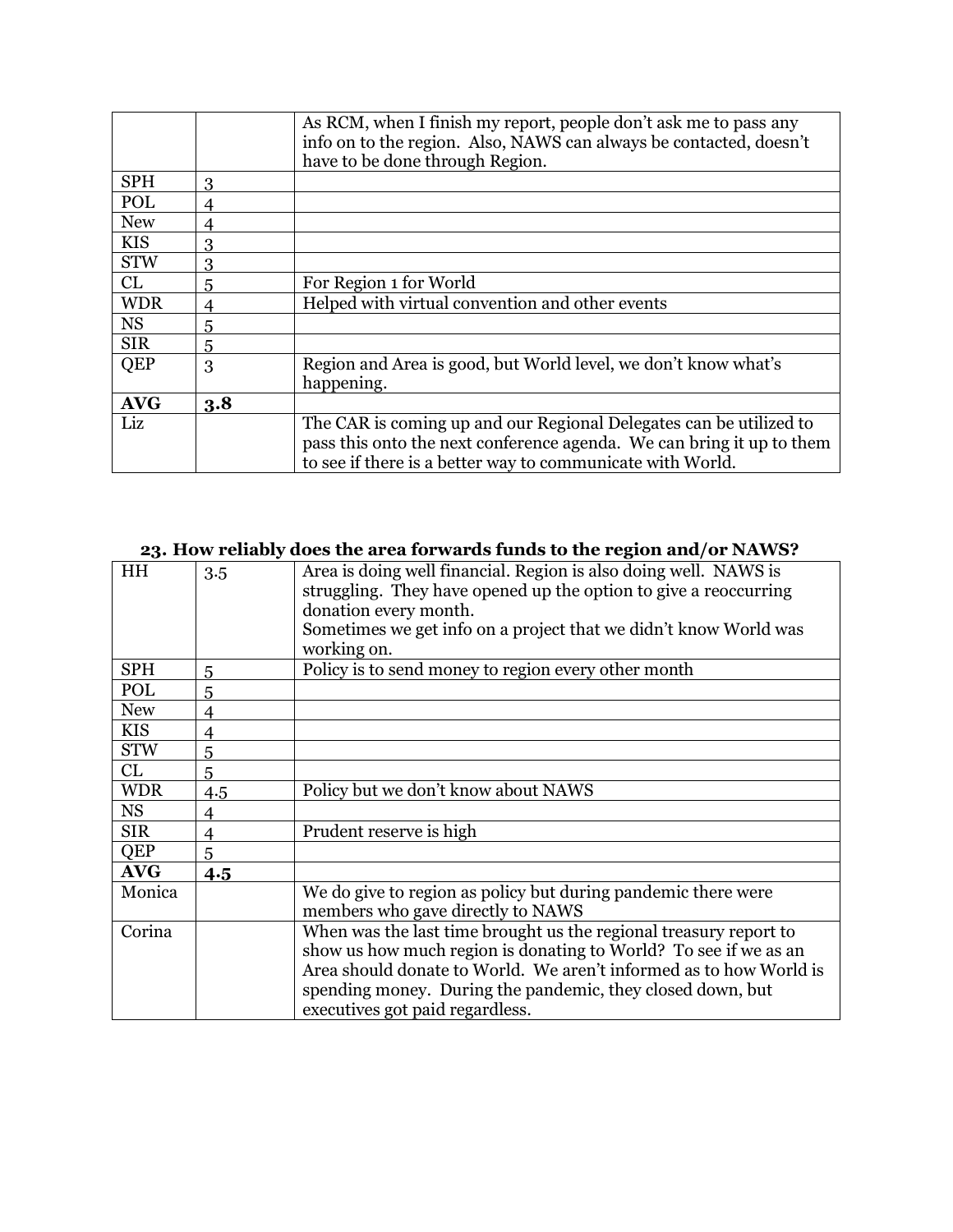#### **24.How effectively does the area use resources (such as written materials or experience from other trusted servants) that are available through the Region and/or World services?**

| HH         | 3.5            | Regional H and I is more than happy to donate Basic Text. There are<br>resources available but we don't ask.                                                                                                                                                                                                                                                           |
|------------|----------------|------------------------------------------------------------------------------------------------------------------------------------------------------------------------------------------------------------------------------------------------------------------------------------------------------------------------------------------------------------------------|
|            |                | As far as NAWS, we are starting that.                                                                                                                                                                                                                                                                                                                                  |
| <b>SPH</b> | 3              | Region has come down to do learning days, but attendance was really                                                                                                                                                                                                                                                                                                    |
|            |                | poor. It fits in to the reoccurring theme: communication and<br>participation we fall short.                                                                                                                                                                                                                                                                           |
|            |                |                                                                                                                                                                                                                                                                                                                                                                        |
| POL        | 3              | We might go back to do more learning days and do them virtually.                                                                                                                                                                                                                                                                                                       |
| <b>New</b> | 3              | Do we need a liaison?                                                                                                                                                                                                                                                                                                                                                  |
| <b>KIS</b> | 3              | Room for improvement. Not the RCM, but GSR and groups. How are<br>things being communicated, like a hassle? Or necessity to have<br>continuity. And participation. If you are a GSR you should be<br>required to participate in Regional/World functions/learning days.<br>And maybe policy should grant those absences as excused and make<br>participation mandatory |
| <b>STW</b> | 3              |                                                                                                                                                                                                                                                                                                                                                                        |
| CL         | 5              |                                                                                                                                                                                                                                                                                                                                                                        |
| <b>WDR</b> | 3              | Resources are available but maybe we don't' know about them and are<br>not using them.                                                                                                                                                                                                                                                                                 |
| <b>NS</b>  | $\overline{4}$ |                                                                                                                                                                                                                                                                                                                                                                        |
| <b>SIR</b> | 5              |                                                                                                                                                                                                                                                                                                                                                                        |
| QEP        | $\overline{4}$ |                                                                                                                                                                                                                                                                                                                                                                        |
| <b>AVG</b> | 3.6            |                                                                                                                                                                                                                                                                                                                                                                        |

#### **25.How fully has the area formed a cooperative relationship with the region and NAWS?**

| <b>HH</b>  | 3              |                                                                  |
|------------|----------------|------------------------------------------------------------------|
| <b>SPH</b> | 3              | We could use them more. We had a member be regional phone line,  |
|            |                | regional secretary is from EP too.                               |
|            |                | Is the regional treasure's report accessible to anyone? - email  |
|            |                | secretary.                                                       |
|            |                | CAR is coming up in 2022 and everyone can vote on issues.        |
| POL        | 5              |                                                                  |
| <b>New</b> | 3              | What besides region w out RCM                                    |
| <b>KIS</b> | $\overline{4}$ | We are doing good with Region but we need more communication     |
|            |                | with World.                                                      |
| <b>STW</b> | 4              |                                                                  |
| CL         | 5              | 1 for World                                                      |
| <b>WDR</b> | $\overline{4}$ | Improving with Region especially with the convention. Region has |
|            |                | been very supportive. But same thing with World                  |
| <b>NS</b>  | 3              | We don't know how those reports are shared.                      |
| <b>SIR</b> | 5              |                                                                  |
| QEP        | 4              |                                                                  |
| <b>AVG</b> | 3.5            |                                                                  |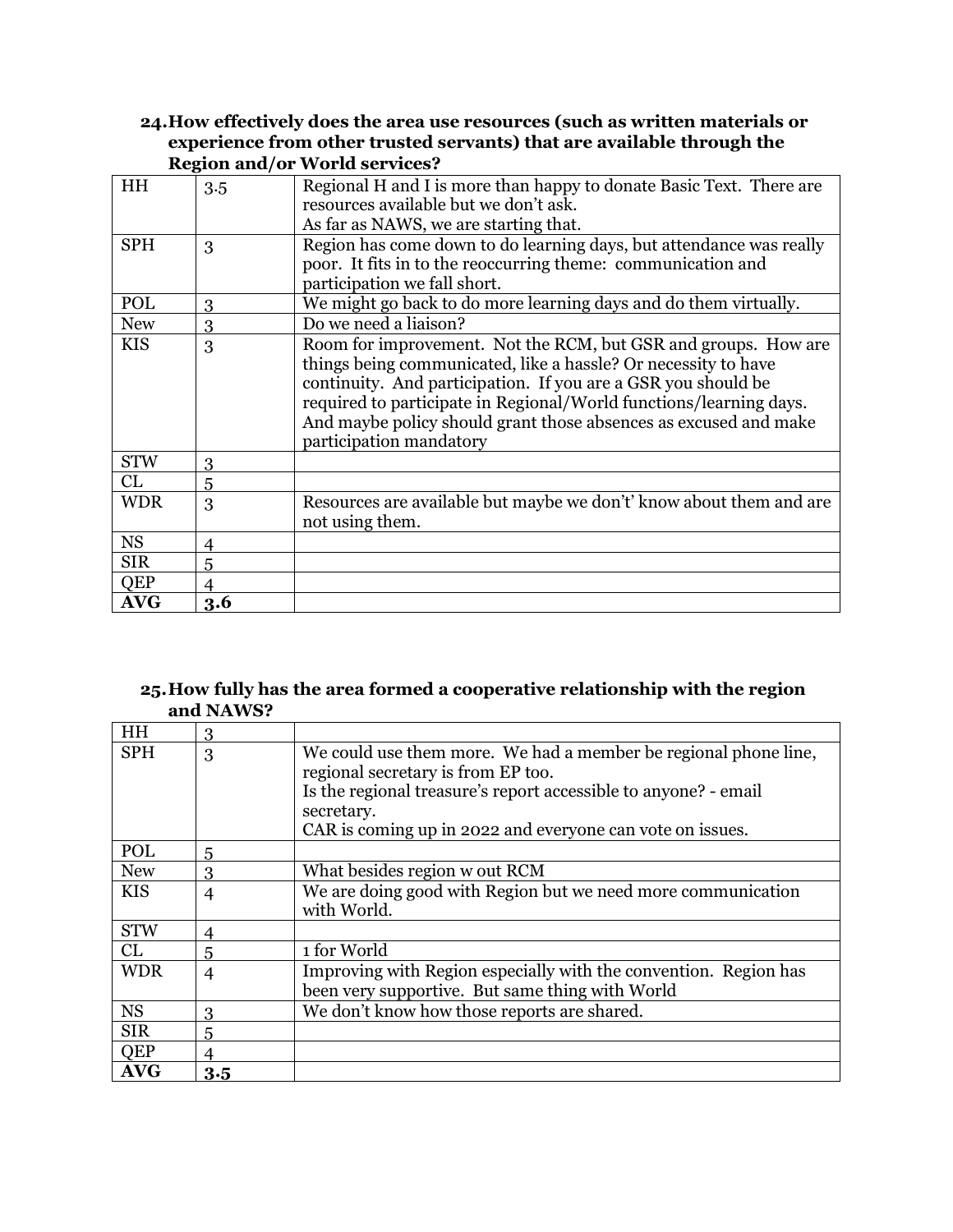| Liz         | NA.org all reports are there, lawsuits, bulletins. But there is so much<br>information. You can call regional delegates any question and they<br>will answer.         |
|-------------|-----------------------------------------------------------------------------------------------------------------------------------------------------------------------|
|             | Sponsorship is really important for guidance on how to slowly ease<br>into service. Do group service first, then area, then region.                                   |
| Denise      | Newcomers are sometimes overwhelmed by maintaining balance in<br>their lives and NAWS is added info that a person would need to                                       |
| <b>Beto</b> | Individually subscribed to NAWS newsletter.                                                                                                                           |
| Ted         | People first get here to just stay clean. Then there's steps, traditions,<br>concepts, region, world. Those of us who have been around a while<br>are still learning. |

# **26. How well is the area creating a sense of unity with the region and NAWS?**

| HH         | 3   | Monica, you did a great job as Vice Chair. |
|------------|-----|--------------------------------------------|
| <b>SPH</b> |     | I remember when we weren't                 |
| POL        | 5   |                                            |
| <b>New</b> |     |                                            |
| <b>KIS</b> |     |                                            |
| <b>STW</b> | 4   |                                            |
| CL         | 5   | Region has come a long way. World-3        |
| <b>WDR</b> | 4   | Constantly working at it                   |
| <b>NS</b>  | 4   |                                            |
| <b>SIR</b> |     |                                            |
| <b>QEP</b> |     |                                            |
| <b>AVG</b> | 4.1 |                                            |
|            |     |                                            |

## **27. Is there any particular area of service and/or area function that you perceive is outstanding? Please identify.**

| HH         | H and I PR and Vice Chair                                           |
|------------|---------------------------------------------------------------------|
| <b>SPH</b> | H and I, PR and P and P, Monica as Vice chair, website              |
| POL        | PR and H and I do excellent job                                     |
| <b>New</b> | <b>Activities and Treasury</b>                                      |
| <b>KIS</b> | End of year function, PR, H and I and P and P, Keeping it Simple    |
|            | group, Activities committee                                         |
| <b>STW</b> | PR and H and I. And how well we transitioned to virtual when        |
|            | pandemic started. That was outstanding                              |
| CL         | PR, I remember being in the hospital and seeing an NA placard.      |
| <b>WDR</b> | All the subcommittees. We have collaborated well during the         |
|            | pandemic. Financial accountability has been solid.                  |
| <b>NS</b>  | ASC body has stressful positions                                    |
| <b>SIR</b> | H and I, PR, Phoneline, Activities have all been outstanding        |
| QEP        | All committees, VRC taught us a lot and didn't give up. H and I,    |
|            | <b>Activities</b>                                                   |
| Liz        | I'm a proud member of this area. I hope the transition for the next |
|            | positions goes well.                                                |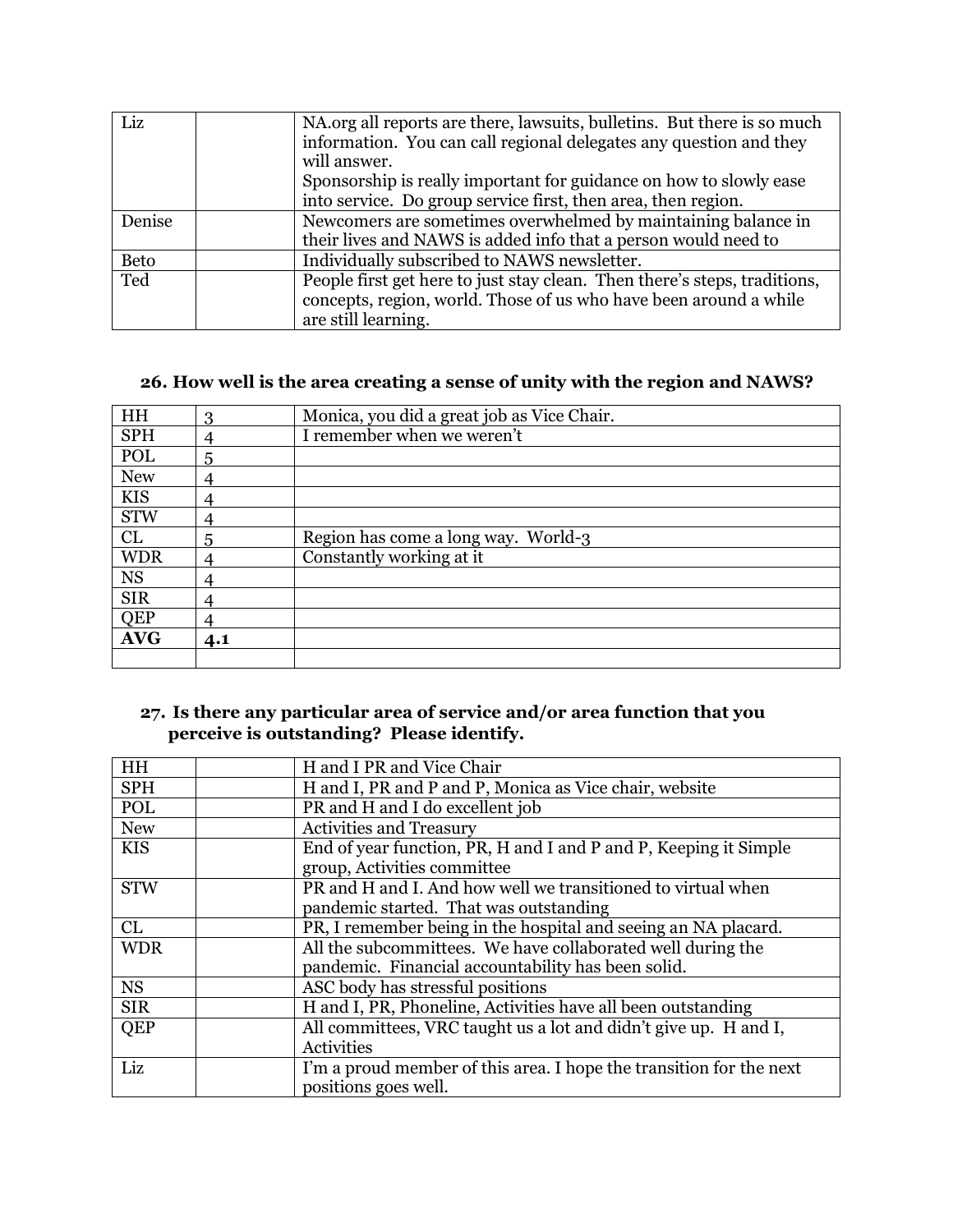| HH         | Number of active subcommittee members, more participation                                                                                                                     |
|------------|-------------------------------------------------------------------------------------------------------------------------------------------------------------------------------|
| <b>SPH</b> | General participation at ASC meetings and continuity                                                                                                                          |
| POL        | Not electing inconsistent people to hold positions at area.                                                                                                                   |
| <b>New</b> | PR and who keeps the Area meetings on track.                                                                                                                                  |
| <b>KIS</b> | Functions to include outside areas with personal invitations, calling<br>them or creating service positions so that those outside areas can                                   |
|            | participate.<br>Why don't we have one newcomer at inventory. We need to<br>communicate better to them.                                                                        |
| <b>STW</b> | Workshops and/or learning days. Even if they are not well-attended<br>it's ok to put them on. More guidance and training with ASC<br>positions.                               |
| CL         | All committees need improvement in participation. Same people are<br>doing service. We're not getting people interested in wanting to come<br>in.                             |
| <b>WDR</b> | Spirit of rotation in service. Training opportunities. Alternate<br>positions to provide training. More involvement of the area into<br>service.                              |
| <b>NS</b>  | Training. Personally inviting people to step into position and<br>encouraging them, plus support them afterwards. Provide food at<br>trainings.                               |
| <b>SIR</b> | Not filling positions just to fill them.                                                                                                                                      |
| <b>QEP</b> | Find ways to make trainings happen even if we don't have attendance.<br>GSRs need to educate groups on ASC meeting and positions. That's<br>how we can encourage individuals. |

#### **28.Is there any particular area of service and/or area function that you perceive would need improvement?**

## **29. What actions would contribute to a more inclusive atmosphere at ASC?**

| HH         |                                                                      |
|------------|----------------------------------------------------------------------|
| <b>SPH</b> | We are pretty inclusive. Everyone has a voice whether they have a    |
|            | vote or not.                                                         |
| POL        | Getting rid of Roberts rules of order and using Consensus based      |
|            | decision making.                                                     |
| <b>New</b> | Acknowledge newcomers more.                                          |
| <b>KIS</b> | Understanding and application of 12 concepts.                        |
| <b>STW</b> |                                                                      |
| CL         | Communication                                                        |
| <b>WDR</b> | More members getting involved to have a variety of voices. Online    |
|            | groups have put us in an in between stage. Opening ASC in person     |
|            | excluded the virtual groups.                                         |
| <b>NS</b>  | $12th$ tradition, go back to hybrid meeting to see what is happening |
|            | with virtual groups                                                  |
| <b>SIR</b> |                                                                      |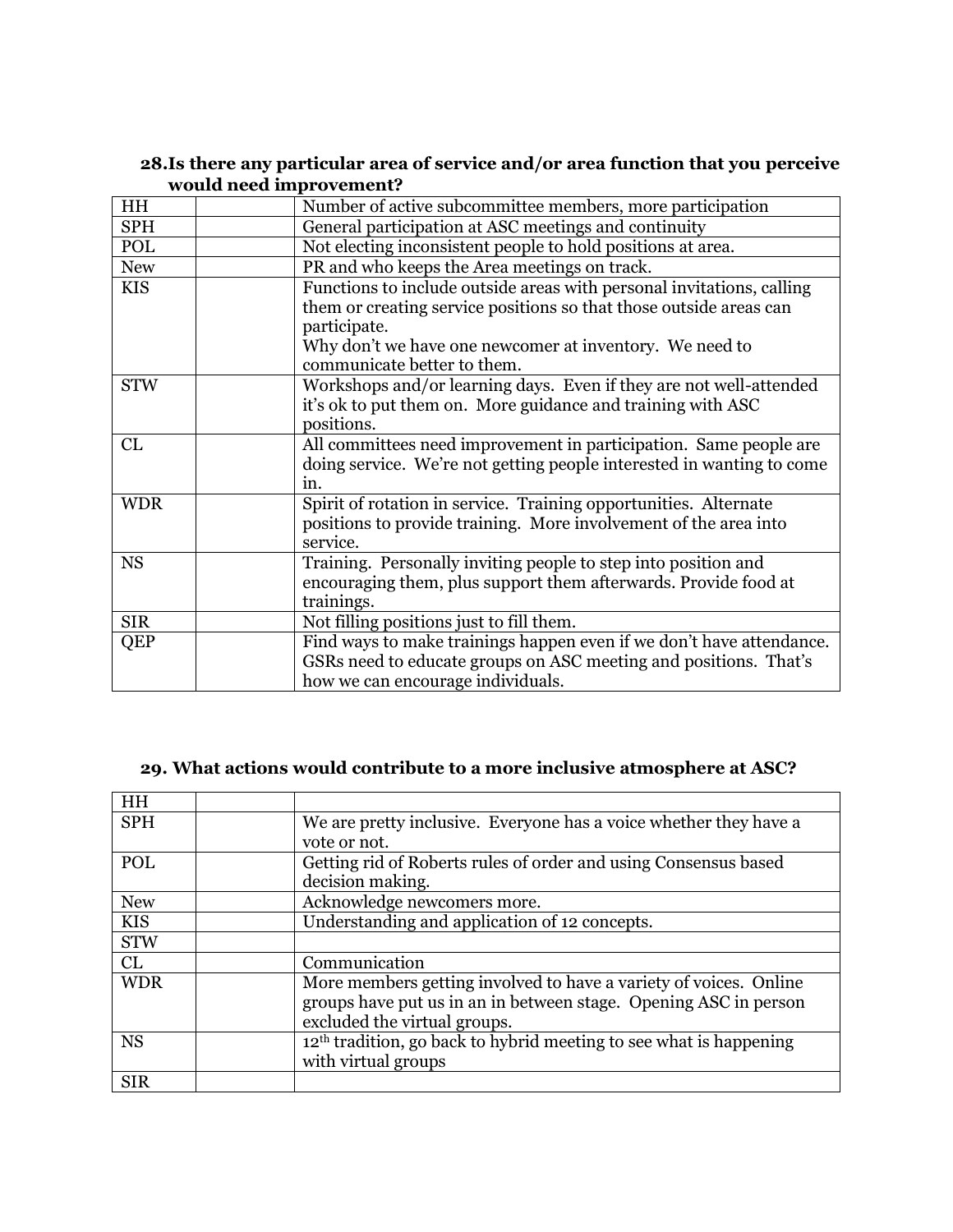| QEP |             | Principles before personalities. Waiving the attendance requirement |
|-----|-------------|---------------------------------------------------------------------|
|     | for groups. |                                                                     |

#### **30. How can we ensure that voices are heard without having a subject "talked to death?"**

| HH         |                                                                                                                                                                                                                                                                          |
|------------|--------------------------------------------------------------------------------------------------------------------------------------------------------------------------------------------------------------------------------------------------------------------------|
| <b>SPH</b> | Policy that we implemented for sharing session took care of that.                                                                                                                                                                                                        |
| <b>POL</b> | Policy and procedures in place to avoid that now.                                                                                                                                                                                                                        |
| <b>New</b> | Having strong/loving leadership to facilitate meetings.                                                                                                                                                                                                                  |
| <b>KIS</b> | P and P has outlined time limits to eliminate this. A good chair will<br>know when we need to move on and when a solution is needed. It's<br>not ok to limit people to talking twice. Some more experienced<br>members might remember something that worked in the past. |
| <b>STW</b> |                                                                                                                                                                                                                                                                          |
| CL         | Timer has helped. Leadership is also important. A strong presence to<br>ensure the meeting moves forward.                                                                                                                                                                |
| <b>WDR</b> | Policy has addressed this: combining shares, timer, speaking one. I<br>try to be purposeful when making a comment before I share.                                                                                                                                        |
| <b>NS</b>  | Combining shares and motions. Strong chair needed                                                                                                                                                                                                                        |
| <b>SIR</b> |                                                                                                                                                                                                                                                                          |
| QEP        |                                                                                                                                                                                                                                                                          |

#### **31. How can we make ASC a more spiritual environment? What's the best way to invite a loving higher power into the process when things get heated?**

| Make an effort to not engage when you really want to say something                                                                                                                                                                                                        |
|---------------------------------------------------------------------------------------------------------------------------------------------------------------------------------------------------------------------------------------------------------------------------|
| to just get even. Be mindful about contributing to a solution.                                                                                                                                                                                                            |
| Take a minute to pause and say a service or serenity prayer.                                                                                                                                                                                                              |
| Remember our own way isn't the best. It's a unified decision.                                                                                                                                                                                                             |
| Atmosphere maintained to the best of its ability. ASC has had to stop<br>with prayer sometimes. Grateful that I haven't participated in an<br>Area where chairs were thrown. But have been denied when asked to<br>stop for a loving moment. Strong leadership is needed. |
|                                                                                                                                                                                                                                                                           |
| Take a break to reconnect to HP and remember concept 6. Need to<br>pause so we are not making decisions based off of emotions. Why<br>don't we as a body decide to put heated motions on the back burner to<br>give a cooling off period before discussing it again.      |
| Taking a pause, saying a prayer and inviting HP in.                                                                                                                                                                                                                       |
| Take a break and invite HP.                                                                                                                                                                                                                                               |
|                                                                                                                                                                                                                                                                           |
|                                                                                                                                                                                                                                                                           |
| Besides the prayer, read the paragraph regarding our primary<br>purpose. Right after the service prayer in Basic Text. XXVI People<br>may need to call their sponsors or walk, etc.                                                                                       |
|                                                                                                                                                                                                                                                                           |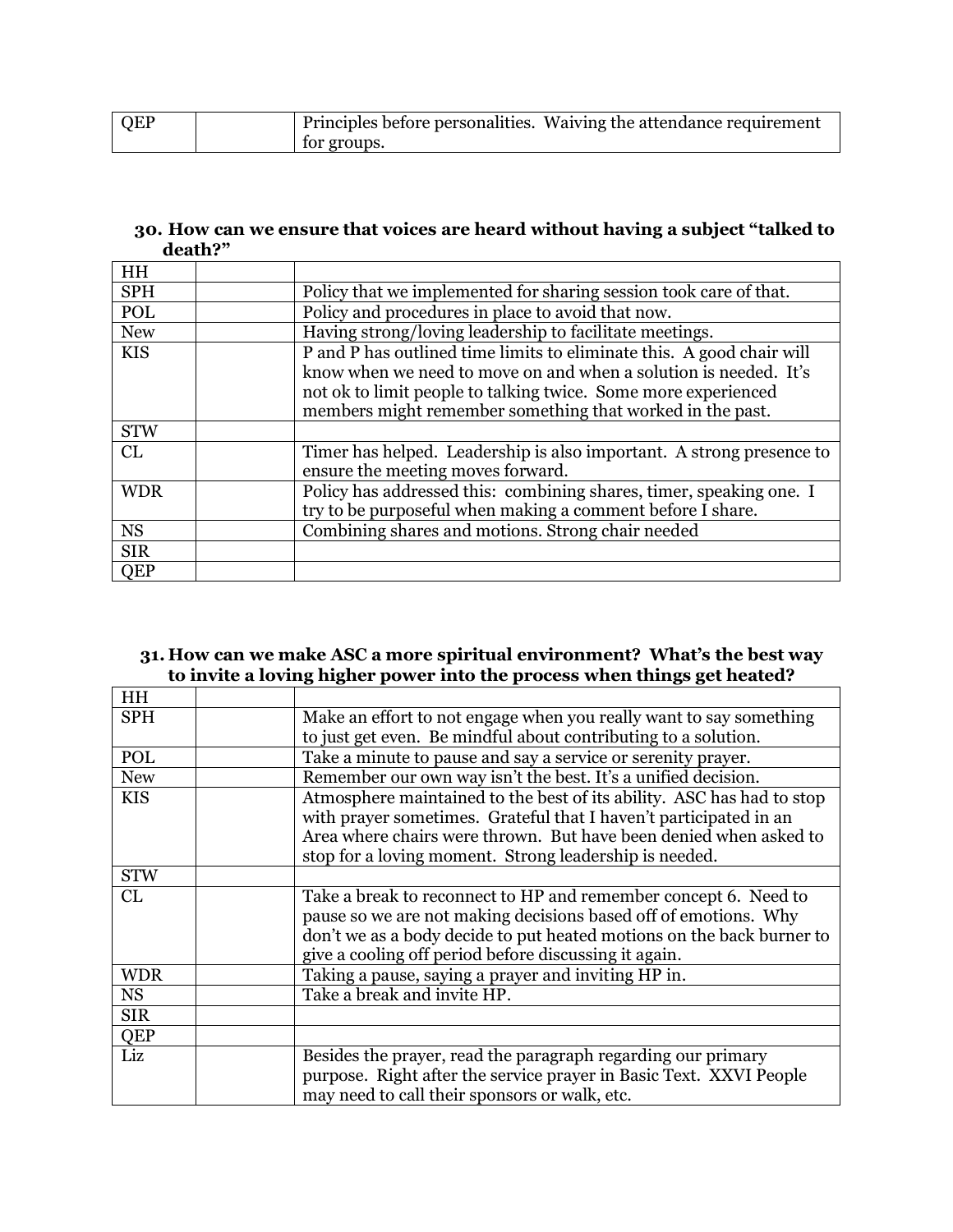|  | Jet |  | resources to Policy for chair in case of conflict. |  |
|--|-----|--|----------------------------------------------------|--|
|--|-----|--|----------------------------------------------------|--|

## **32.What are the discussions like around conflict and controversy in your home groups? How do they compare to Area?**

| <b>HH</b>  |                                                                          |
|------------|--------------------------------------------------------------------------|
| <b>SPH</b> | Only two active members in my HG. We don't have conflict.                |
| POL        | We take a group conscience in our group                                  |
| <b>New</b> | Sponsorship lines need to be mindful not to swing votes and send         |
|            | sponsees when there's controversy.                                       |
| <b>KIS</b> | None in the home group because group conscience is applied. There's      |
|            | 5-6 that have done service for the past 3 years. We invite a loving HP   |
|            | in. When conflict has resulted in calling 911, we didn't let it distract |
|            | us. We prayed and carried on with the meeting. Took immediate            |
|            | action and then discussed it at our business meeting.                    |
| <b>STW</b> | HG- we have P and P for home group so that helps a lot with              |
|            | anything. We are tight knit and very respectful of each other.           |
|            | Everyone has a voice.                                                    |
| CL         | Doesn't happen in HG, yet. Small conflicts occur in group text, but      |
|            | we've learned to stop and not engage in conflict driven behavior.        |
| <b>WDR</b> | Area level- money spending is usually our controversy and having the     |
|            | right to vote due to attendance. And anything in a power struggle,       |
|            | which is why the spirit of rotation is necessary. HG-there is a person   |
|            | who is no longer at meeting because of power struggle between            |
|            | designated rep and person. DR was accused of being controlling. DR       |
|            | wants to make an amends for their part.                                  |
| <b>NS</b>  | Group- open in discussion. Use group text and make sure people are       |
|            | included. Area level-discussions are open and I feel comfortable         |
|            | asking Area for help with questions. I think we are doing well with      |
|            | little conflict.                                                         |
| <b>SIR</b> |                                                                          |
| QEP        |                                                                          |

#### **33.Other suggestions/comments/concerns?**

| HH         |                                                                    |
|------------|--------------------------------------------------------------------|
| <b>SPH</b> |                                                                    |
| POL        |                                                                    |
| <b>New</b> |                                                                    |
| <b>KIS</b> | Grateful to HG and ASC for opportunity to participate in this area |
|            | inventory.                                                         |
| <b>STW</b> |                                                                    |
| CL         |                                                                    |
| <b>WDR</b> |                                                                    |
| <b>NS</b>  |                                                                    |
| <b>SIR</b> |                                                                    |
| <b>QEP</b> |                                                                    |